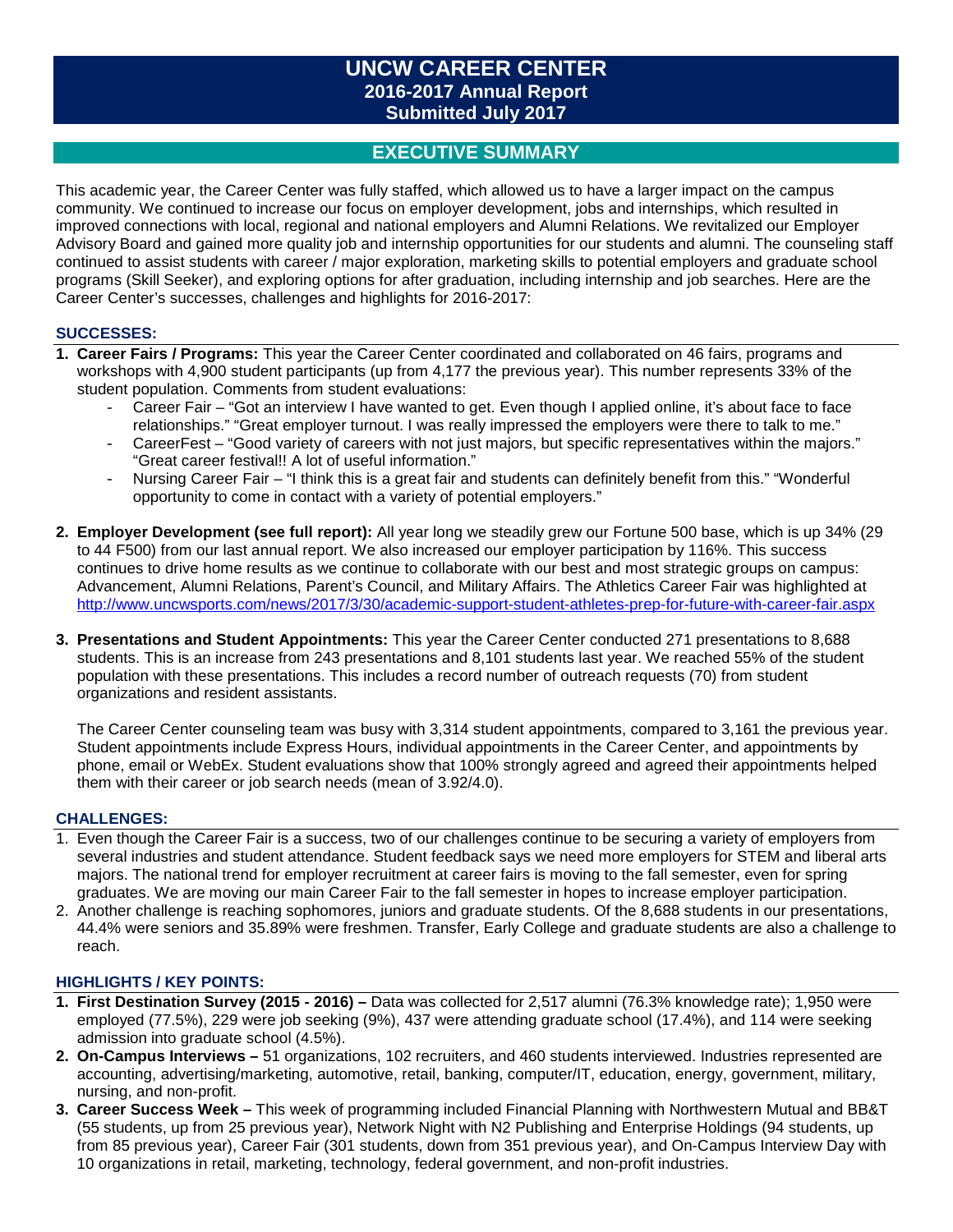# **1. CAMPUS CAREER FAIRS**

This year the Career Center hosted three major events marketed to students of all majors: CareerFest (formerly Career Carnival), Career Fair and Academic Majors & Minors Fair.

**CareerFest** is our major career exploration event for the past three years. It is a chance for students to conduct informational interviews in a fun and casual environment. 825 students and 94 employer organizations participated in this event. We believe the name change to CareerFest resulted in lower numbers; however, the employer number continues to increase each year.

**The Career Fair** is our main career fair of the year and is open to students of all majors and alumni. It was part of Career Success Week in order to help feature the event. 301 students and 56 employers attended this event. The employer number is down from previous years due to the national recruiting trend moving to fall semesters at universities. We need to address the concern of lower student numbers.

**Academic Majors & Minors Fair** was held in September 2016, in collaboration with University College. 678 students attended the fair, and representatives from a majority of the academic departments attended to inform students on the academic requirements of each major, minor, and even some graduate programs. Student feedback shows that 95% of attendees surveyed felt either "somewhat confident" or "very confident" about choosing their major after attending the event.





# **2. INDUSTRTY SPECIFIC / ADDITIONAL FAIRS**

This year the Career Center hosted four industry-specific fairs: Law School Day and Nursing Fair in the fall semester, and Education Fair and NC Health Professions Fair in the spring semester. Staff also coordinated other fairs: Part-Time Jobs Fair (542 students, 19 employers), Athletics Career Fair (60 students, 15 employers), and the Just In Time Jobs Fair (159 students, 27 employers).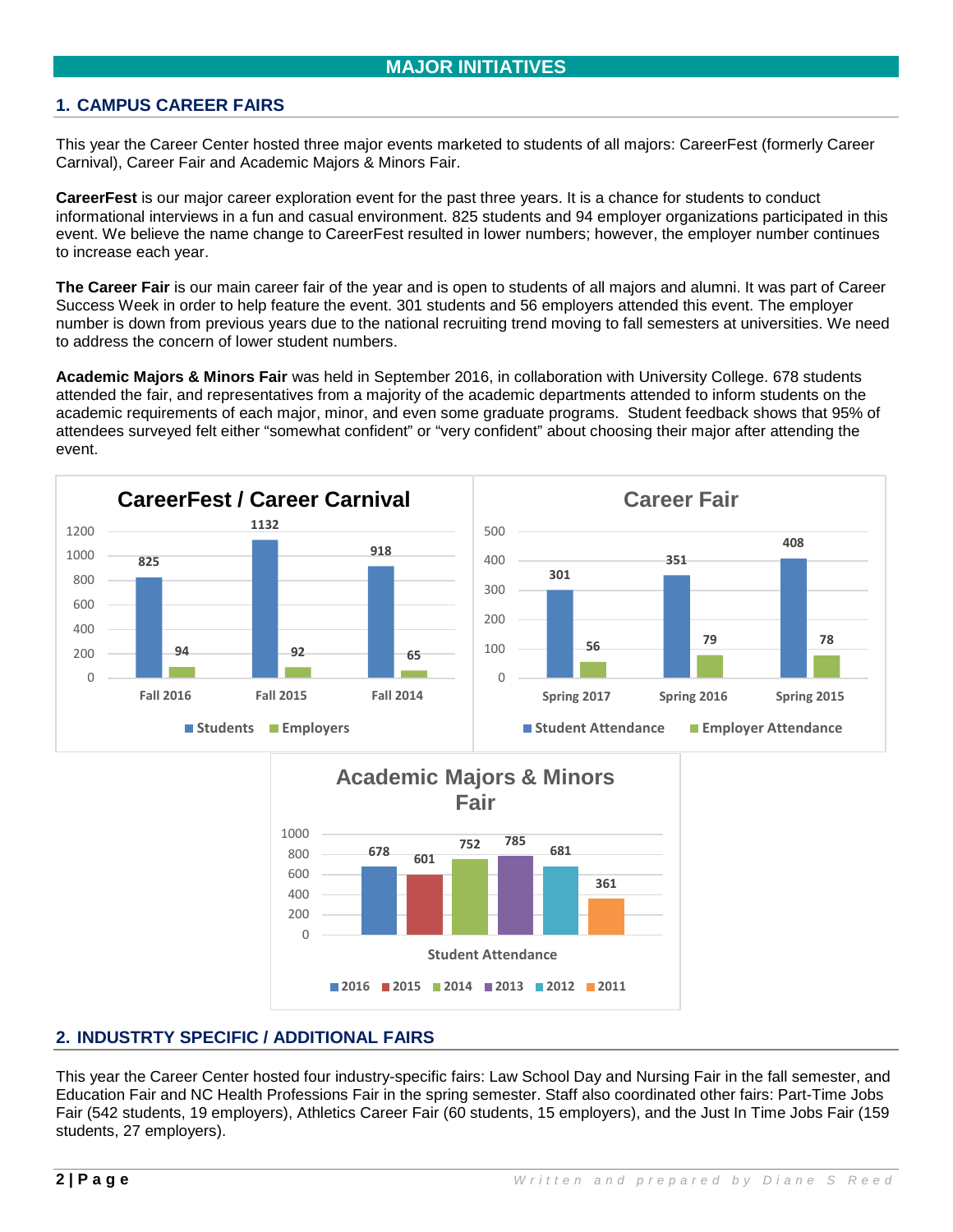



# **Education Job Fair**



# **108 106 <sup>50</sup> <sup>50</sup> <sup>46</sup> <sup>40</sup>**  $\Omega$ 20 40 60 80 100 120 Spring 2017 Spring 2016 Spring 2015 **Students Grad Programs**

**NC Health Professions Fair**

# **3. CAREER PROGRAMS, EVENTS AND WORKSHOPS**

The Career Center team organized additional programs and workshops:<br>Upperman Mixer Taking Flight

English Studies Day Peace Corp Info Session (2)

Upperman Mixer **Network 1988** Taking Flight Network Night Network Night Professional Etiquette Dinner Major Mixer Career Fair Prep Day<br>CIE Welcome Week **CIE** Melome Week Black Friday Program Multicultural Student ( CIE Welcome Week **Black Friday Program** Multicultural Student Org Mixer<br>MED Week Mursing Fair Prep Mursing Student Org Mixer Nursing Fair Prep **Employer Advisory Board meetings**<br>
Searching for Shaniqua **Employer Advisory Board meetings** Financial Planning Workshop Searching for Shaniqua Well Care site visit<br>
Express on the Road in Upperman Express on the Road in LGBTOIA Express on the Road in the Library Express on the Road in Upperman Express on the Road in LGBTQIA Express on the English Studies Day **Express on the Road in the Library Conduct** English Studies Day Hire Heroes **IT/OM Career Day** International Service Learning Fair<br>Getting Prepared for Grad School Writing a Powerful Personal Statement Little Bee to NC Writing a Powerful Personal Statement Meaningful Majors Workshop Prepping for Grad School On-Campus Interview Day

**Taking Flight** is a division-wide initiative housed in the Career Center. By participating in "Taking Flight," graduating seniors articulate and make meaning of their UNCW experiences. While engaged in this program, students reflected on their personal accomplishments, their learning experiences and achievements and prepared to apply them after leaving UNCW in order to carry forward UNCW values and Seahawk pride, and build affiliation with UNCW as future alumni.

Week 1: Meaningful experiences at UNCW (social, academic, work, leadership) and how they fit into Skill Seeker

- Week 2: Career Success Week: Financial Planning, Network Night, Career Fair
- Week 3: StrengthsFinder
- Week 4: Your Career Path

Week 5: Life leading to commencement and after – transitioning out of UNCW

Week 6: Final celebration with local alumni in the Wise Alumni House

| <b>Taking Flight Student Participation</b> | 2017 | 2016 | 2015 | 2014 |
|--------------------------------------------|------|------|------|------|
| <b>Nominations</b>                         | 217  | 173  | 137  | 118  |
| <b>Registrations</b>                       | 110  | 103  |      | 54   |
| <b>Completion</b>                          | 95   | 93   | 63   | 39   |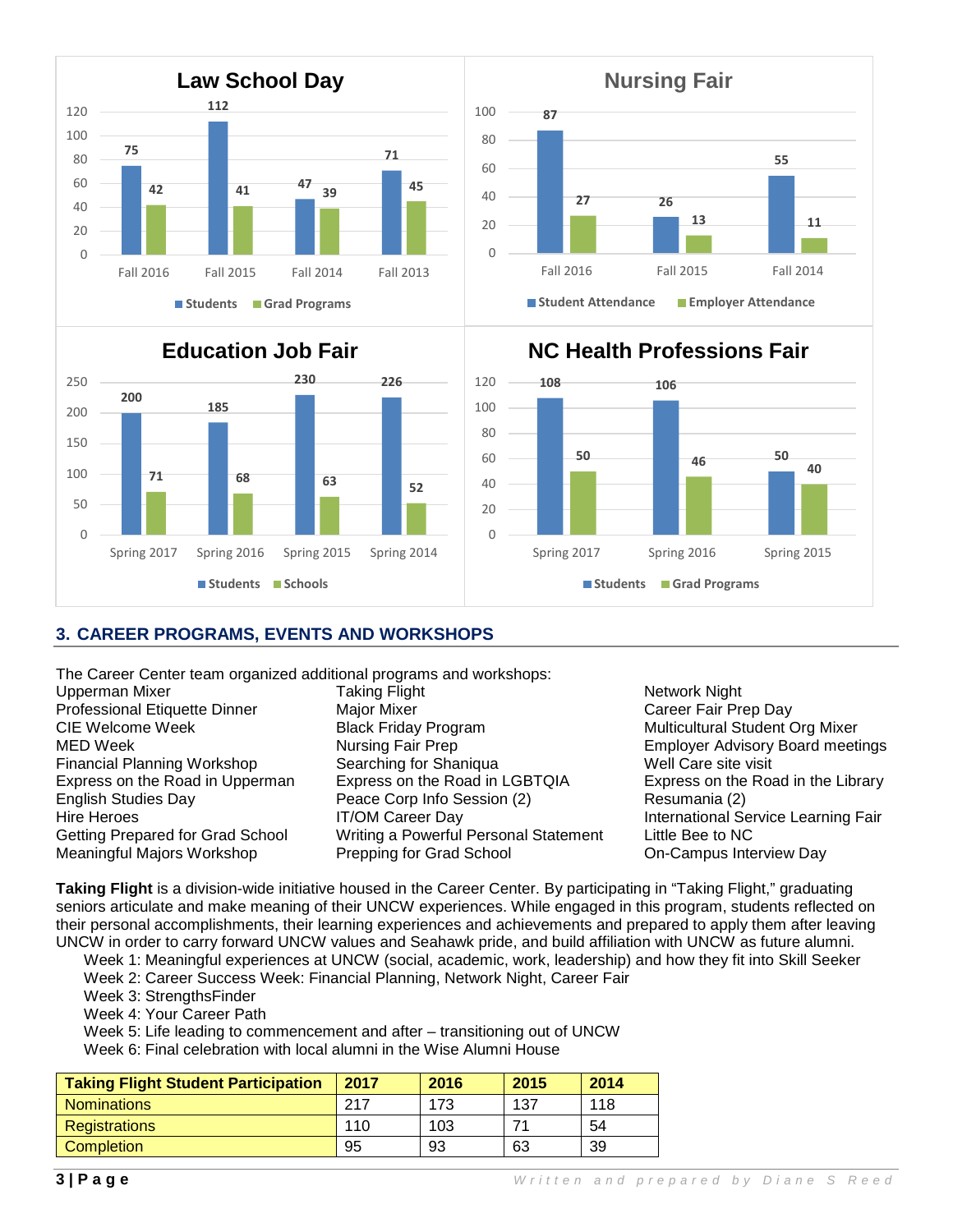| As a result of attending Taking Flight, I am                                                        |      |                         |                                      |
|-----------------------------------------------------------------------------------------------------|------|-------------------------|--------------------------------------|
|                                                                                                     |      | Average<br><b>Means</b> |                                      |
|                                                                                                     | Pre  | <b>Post</b>             | <b>Statistically</b><br>Significant? |
| Aware of techniques useful to navigate the job market                                               | 3.31 | 4.33                    | Yes                                  |
| Confident in my abilities to articulate my UNCW experiences                                         | 3.93 | 4.52                    | <b>Yes</b>                           |
| Aware of how the activities in which I've engaged while at UNCW can assist me after<br>college      | 4.11 | 4.5                     | Yes                                  |
| Able to demonstrate what I've learned in college                                                    | 4.05 | 4.46                    | <b>Yes</b>                           |
| Prepared for life after UNCW                                                                        | 3.23 | 4.13                    | <b>Yes</b>                           |
| Aware of my connection to UNCW                                                                      | 3.8  | 4.59                    | Yes                                  |
| Confident in my prospects on the job market or in my grad school search                             | 3.5  | 4.02                    | Yes                                  |
| Ready to graduate                                                                                   | 3.81 | 4.33                    | Yes                                  |
| Confident in my ability to connect specific skills I've gained at UNCW to potential<br>jobs/careers | 3.88 | 4.5                     | Yes                                  |
| Aware of the various activities which I face as I approach graduation                               | 3.43 | 4.54                    | Yes                                  |
| Prepared for financial issues which will assist me in my career and life                            | 2.69 | 4.09                    | Yes                                  |

**Professional Etiquette Dinner** is a bi-annual event (offered every two years). This year the event took place on March 20, 2017. We covered first impressions, general dining etiquette rules (place settings, table manners, and difficult eating situations), job interview dining etiquette, and professional etiquette in the workplace with an employer panel. A record 219 students registered for the event including students from all five colleges. Several departments and schools/colleges sponsored students for this event: University College, Transition Programs, Housing and Residence Life, Campus Recreation, Office of Student Leadership and Engagement, Campus Life, College of Arts and Science, Graduate School, Watson College of Education, College of Health and Human Services, and Cameron School of Business.

Student registration trend data: 219 (2017), 189 (2015) and 142 (2013)

# **4. PRESENTATIONS, OUTREACH AND APPOINTMENTS**

**Counseling Team Presentations & Evaluations:** This year the counseling team made 271 presentations, reaching 8,688 students, which is 55% of the total student body. Presentation topics include Skill Seeker at Orientation, resumes and cover letters, interviewing, job searching (including using LinkedIn and social media), and First Year Seminar, to name a few. These presentations included 70 outreach requests to student organizations, campus staff, and student workers in the Division of Student Affairs (61 the previous year). From the 2,836 students who completed surveys this year, 95.5% rated the presentations as Excellent or Good with an overall mean rating of 3.51/4.0.

| <b>PRESENTATIONS/OUTREACH   2016-2017</b> |       | 2015-2016 |
|-------------------------------------------|-------|-----------|
| <b>Number of Presentations</b>            | 271   | 243       |
| <b>Number of Students</b>                 | 8.688 | 8.101     |
| <b>Campus Impact</b>                      | 55%   | 51%       |

#### **First Year Seminar presentations:**

There were 99 sections of First Year Seminar and Transfer Seminar in Fall 2016, and 97 of those sections received a presentation from the Career Center counseling team. University College introduced 20 pilot sections this year in which all of the presentations that were once required (Study Abroad, Library, and Career Center) became optional. Of the 20 pilot sections, there were only 2 sections in which the instructor opted not to have the Career Center present. All of the 69 traditional UNI 101, all 8 of the transfer UNI 201 classes, and the 2 Isaac Bear Early College UNI classes received a presentation from the Career Center.

|                 | 2016      | 2015  | 2014  | 2013  |
|-----------------|-----------|-------|-------|-------|
| <b>Sections</b> | 99        | 89    | 94    | 86    |
| <b>Students</b> | .475<br>ົ | 2.225 | 2.162 | 2,050 |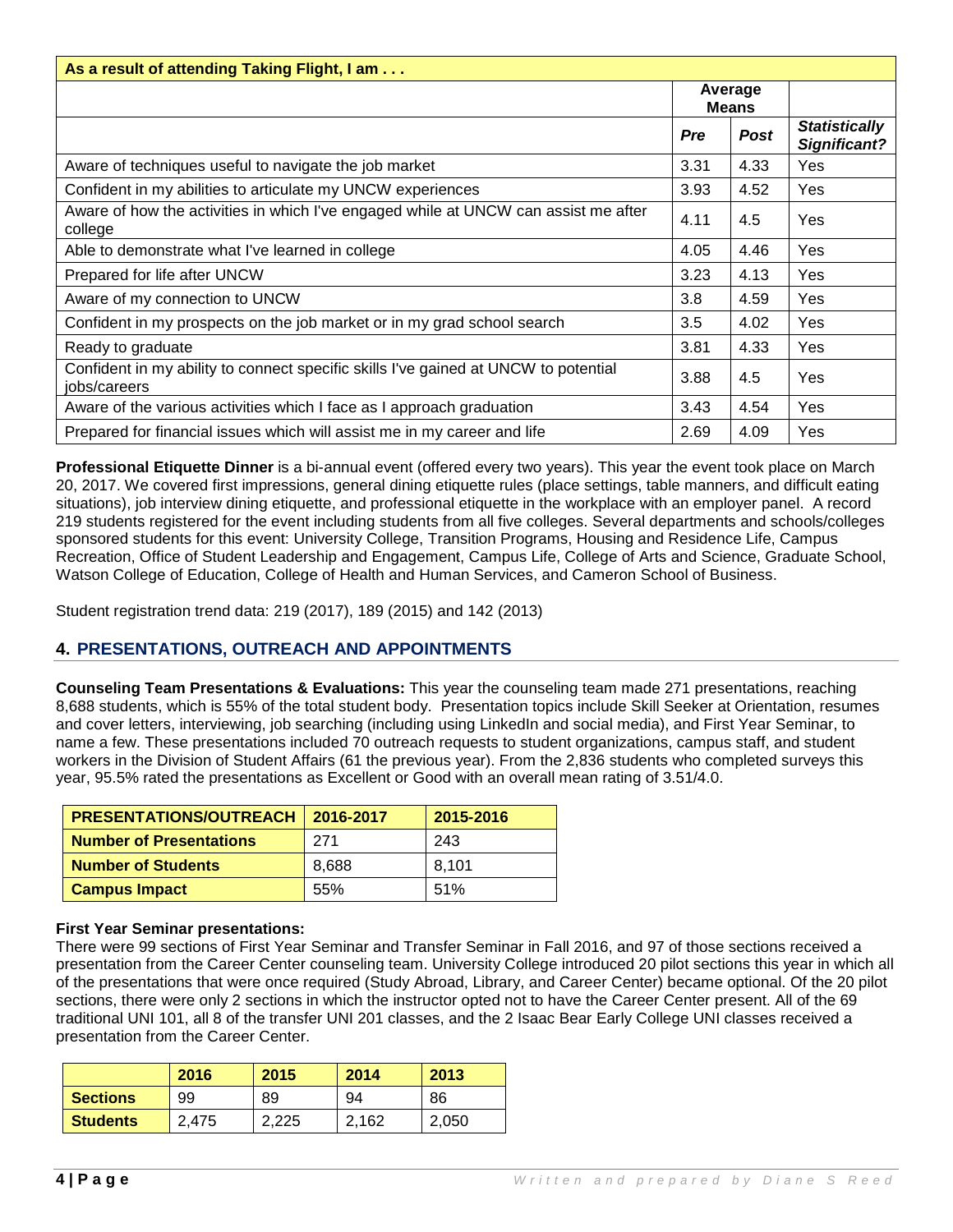**Student Appointments & Evaluations:** This year the Career Center counseling team had 3,314 student appointments, including students coming for Express services, resumes by email, phone calls and WebEx check-ins. From the 1,196 students who completed anonymous evaluations, 100% Strongly Agreed or Agreed with the statement, "My counselor helped me meet my career or job search needs." (Mean=3.92/4.0).

| <b>STUDENT APPOINTMENTS</b> | 2016-2017  | 2015-2016  | 2014-2015 | 2013-2014 |
|-----------------------------|------------|------------|-----------|-----------|
| <b>Student Appointments</b> | 3,314      | 3.161      | 3.125     | 3.000     |
| <b>Campus Impact</b>        | <b>21%</b> | <b>20%</b> | No data   | No data   |

# **5. ONLINE RESOURCES AND SELF-ASSESSMENTS**

**SeaWork** is the Career Center's online jobs and resume database.

| <b>Activity Performed</b>                      | <b>Totals 16-17</b> | <b>Totals 15-16*</b> | <b>Totals 14-15</b> | <b>Totals 13-14</b> |
|------------------------------------------------|---------------------|----------------------|---------------------|---------------------|
| <b>New Jobs Added</b>                          | 4,260               | 4.456                | 5,219               | 5,192               |
| Student/Alumni Documents Uploaded              | 3,553               | 2,822                | 3,585               | 3,380               |
| Jobs Viewed By Students/Alumni                 | 249,654             | 264,368              | 297,747             | 268,126             |
| Times Students/Alumni Logged In                | 72,412              | 77,591               | 88,340              | 102,640             |
| <b>Students/Alumni Completing Profiles</b>     | 3,050               | 2,791                | 4,129               | 3,150               |
| <b>Employers Created</b>                       | 1.609               | 2,292                | 1,773               | 1,767               |
| Times Employer Contacts Logged In              | 8,013               | 7,824                | 7,430               | 6,800               |
| <b>Times Employer Contacts Viewed Students</b> | 138                 | 477                  | 262                 | 206                 |

**CareerShift** is one of our premier online search system for jobs, companies and contacts. Students and alumni can search, select and store job listings from all job boards and all company job postings. They also can get up-to-date contact information, including e-mail addresses, for millions of companies, access in-depth information about contacts and companies posting jobs, record, save and store correspondence history records automatically, and connect to LinkedIn.

| Year                                                          | <b>New Accounts</b> | <b>Total # Searches</b> | <b>Total # Logins</b> |
|---------------------------------------------------------------|---------------------|-------------------------|-----------------------|
| 2016-2017                                                     | 1.057               | 33,096                  | 8,365                 |
| 2015-2016                                                     | 973                 | 40,943                  | 11,270                |
| 2014-2015                                                     | 716                 | 23,963                  | 5.910                 |
| 2013-2014                                                     | 885                 | 12,888                  | 4.493                 |
| Total numbers since 2009 - accounts: 5,500; searches: 190,417 |                     |                         |                       |

**InterviewStream** was the Career Center's online practice interview system. Due to continuous technical difficulties, we closed this account and started using BigInterview at the end of April 2017.

| InterviewStream #'s        |       | 2016-2017 2015-2016 2014-2015 |      | $\mid$ 2013-2014 |
|----------------------------|-------|-------------------------------|------|------------------|
| Total Interviews Conducted | 668   | 266                           | -337 | 228              |
| <b>New Registrations</b>   | 1.294 | 601                           | 656  | 408              |

**BigInterview:** Since April 2017, there are 106 users and 533 interviews. We can create customized question sets of 10 questions each, and when students complete these sets, the system counts each question answered as a separate video. Faculty can use this system for class assignments without the technical difficulties we had with InterviewStream.

#### **Self-Assessments – Kuder Journey and CareerLeader:**

CareerLeader is an assessment for business majors deciding on their career destinations, and became a required component of the core course Business Career Preparation (BUS 205) class in Fall 2013.

For the 8<sup>th</sup> academic term, the Kuder Journey Assessment was utilized for students' career assessment to examine interests, skills, and personal values related to the process of choosing a major.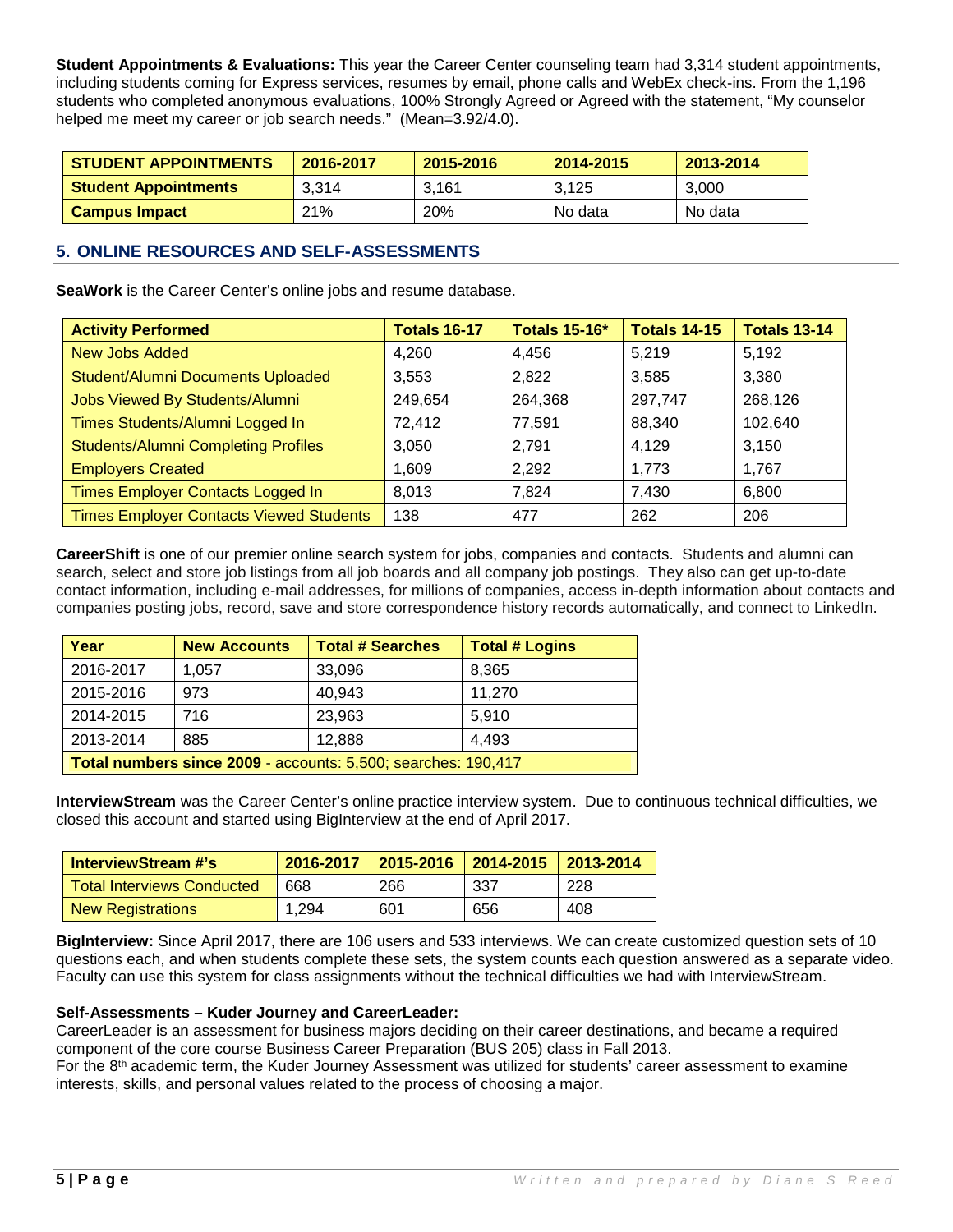

### **Social Media:**

There was growth across all social media platforms in comparison to last year's followers. We have started a #FridayFeature marketing campaign to highlight featured jobs or internships posted in SeaWork. Priority first goes to upcoming on-campus recruiting opportunities, then Soaring Partners opportunities, followed by any unique or interesting opportunities for students. We also started Facebook albums to share photos of our high profile events with employers, alumni, students, and family to offer some insight into the events.

Additionally, in the Spring semester we launched a marketing campaign on our Instagram feed based off feedback from our Employer Advisory Board. #DITLO (Day in the Life Of) is when a student intern or recent graduate takes over the Career Center Instagram feed for 24 hours to share what a typical day in their internship or work life looks like.

2016-2017 followers: Twitter 2,048; Facebook 954; Instagram 417

### **6. EMPLOYER DEVELOPMENT HIGHLIGHTS (details in separate report)**

#### **Revamped Employer Advisory Board (EAB) LinkedIn site and expanded EAB.** New Members include:

- Matt Reimer, BB&T (F500 #273) Group Manager, Parent of 2 Students, Spouse of Alumna
- Lindsay Stainback '07, Northwestern Mutual (F500 #100), Chief Recruiting Officer
- Saundrea Lee, Verizon Wireless (F500 #13), HR Consultant
- Matt Piner/Kristin Isaacs, Aflac (F500 #135), Regional HR
- Lindsey O'Neal '11, nCino, Corporate Recruiter

### **Military Affiliated Program Hire Heroes USA**

- 21 registered companies, 11 of which were F500 and increased our recruiting relationships by 5.
- Built strong relationship with Amazon (F500 #18) Veteran Recruitment Program.
- This resulted in one confirmed hire.
- Created an additional recruiting relationship with UNCW Alumna Heather Henry Parker who specifically works with Data roles. This resulted in a connection to Dr. Janicki and a commitment for Amazon to be at an additional event, the ITOM Career Fair in September.

#### **Sponsorship Activity - Soaring Partners Program**

- Further developed the program with key approvers on campus and successfully initiated solicitations of the program.
- \$10,000 in corporate sponsorships came in as a result, with an additional \$9,200 in-kind sponsorship from Cumulus Media.
- Developed the Soaring Partners wall in the Career Center to honor our Sponsors.
- Revamped our Soaring Partners program to include the Athletic Job Fair, which garnered more interest from employers, <http://www.uncwsports.com/news/2017/3/30/academic-support-student-athletes-prep-for-future-with-career-fair.aspx>
- Three deals in the pipeline: Red Ventures, The Select Group and First Command Financial.

### **Employer Site Visits**

• The Select Group, NC State Ports Authority, NetSertive, NC Emergency Management, NetApp, Fidelity, Amazon, Starbucks, Red Ventures, Well Care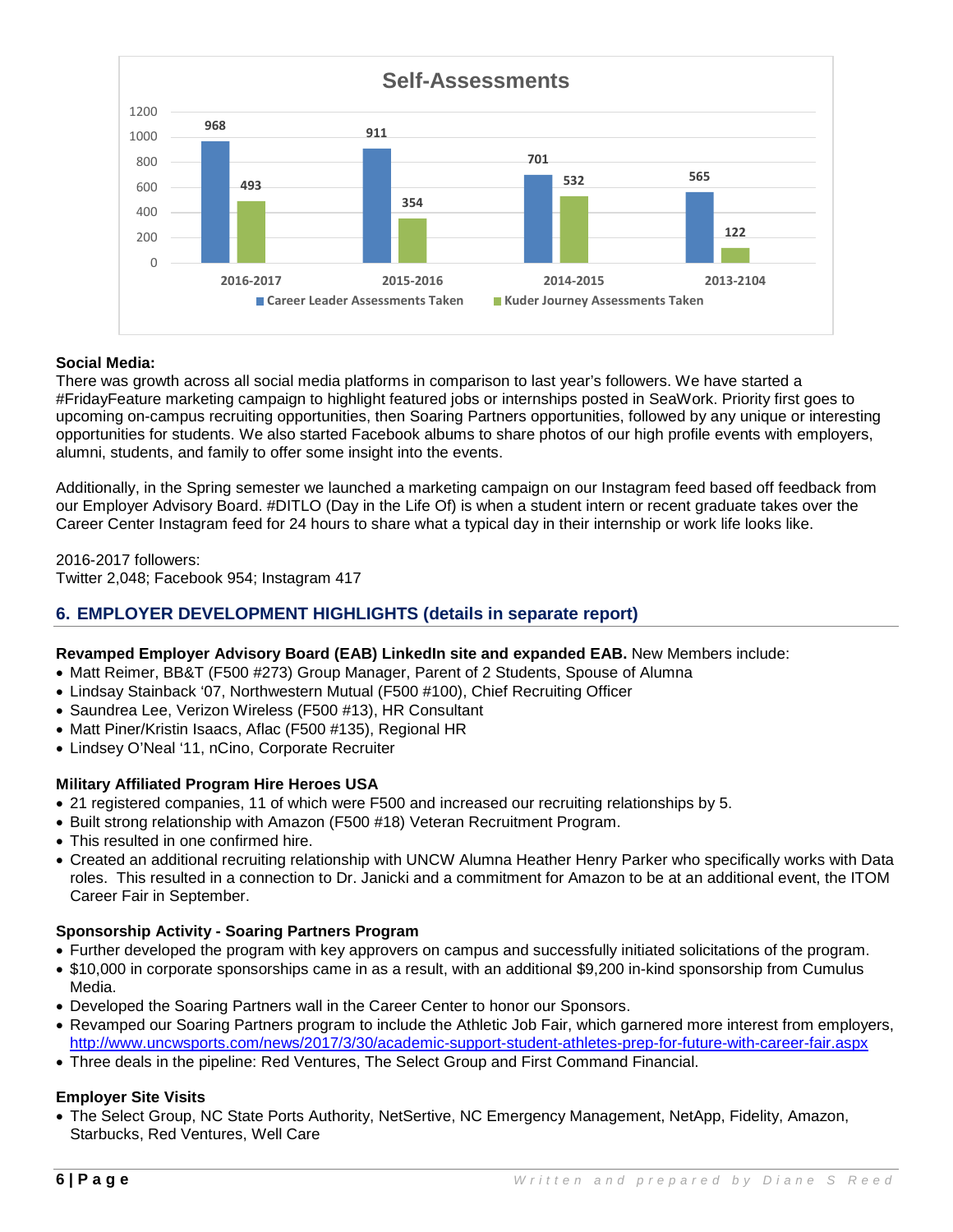# **7. CERTIFIED INTERNSHIP PROGRAM (CIP)**

This year the Certified Internship Program (CIP) has continued as a successful ETEAL zero-credit applied learning experience that provides students with a framework to enhance knowledge through an internship or leadership experience. Students achieve impactful learning through assignments including: setting learning objectives with the onsite supervisor, engaging in critical reflections to process the experience, one-on-one coaching throughout the internship with a CIP Coordinator, and more. Since its inception in Fall 2013 with a pilot class of 4 students, the CIP has certified 145 students who have completed internships not only throughout campus and the Wilmington community, but throughout the world!

| <b>Term</b>      | <b>Number of Students</b> |
|------------------|---------------------------|
| Summer 2017      | 60                        |
| Spring 2017      | 16                        |
| <b>Fall 2016</b> | 10                        |
| Summer 2016      | 66                        |
| Spring 2016      | 14                        |
| <b>Fall 2015</b> | 13                        |
| Summer 2015      | 44                        |
| Spring 2015      | 19                        |
| <b>Fall 2014</b> | 13                        |
| Summer 2014      | 20                        |
| Spring 2014      | 18                        |
| Summer 2013      | 4                         |

### **Number of Students Who Have Completed the CIP by Term\***

*\*Summer 2017 is still in progress*

# **PLANNING & ASSESSMENT REVIEW**

# **1. PROGRAMS, EVENTS AND PRESENTATIONS (DVSA Goals 1, 2):**

Career Center Objective is to offer career programs and services for current students and alumni. We assess every counseling appointment and presentation through online and paper surveys. We have data showing what students learned in counseling appointments. All presentations use the same evaluation asking, "What was the most useful thing you learned from this presentation." Here are some learning outcomes we collected in 2016-2017:

- Career Center resources and how we can assist students with their career related needs and choosing a major
- Skills employers look for in candidates and how to develop those skills while at UNCW
- How to write a resume and cover letter for specific jobs and graduate programs; do's and don'ts of resume writing
- All the majors offered at UNCW and careers related to those majors; how some majors don't always align with career sectors; major doesn't always equal career
- How to find resources on the Career Center web site
- How to find a part-time or full-time job and internship
- How to network and utilize LinkedIn and other social media
- How to access and utilize SeaWork, CareerShift, GoinGlobal and Glassdoor
- Self-assessments offered and how to use them to help choose a major
- Learned about the Certified Internship Program and how to find internships
- How important applied learning and internships are in terms of skill development and finding full-time jobs
- Best practices for interviewing and dressing professionally; typical interview questions and what questions to ask employers
- Come to the Career Center early to start on the resume and learn about resources for finding internships
- It's okay to change your major
- Employers look at resumes for six seconds to make an initial decision; it's important to personalize the resume to the job description; format is important along with content
- You don't need to take a straight path to your career
- How part-time jobs and involvement can help you develop skills employers seek
- Include student projects, class assignments, research and DIS experiences on the resume as appropriate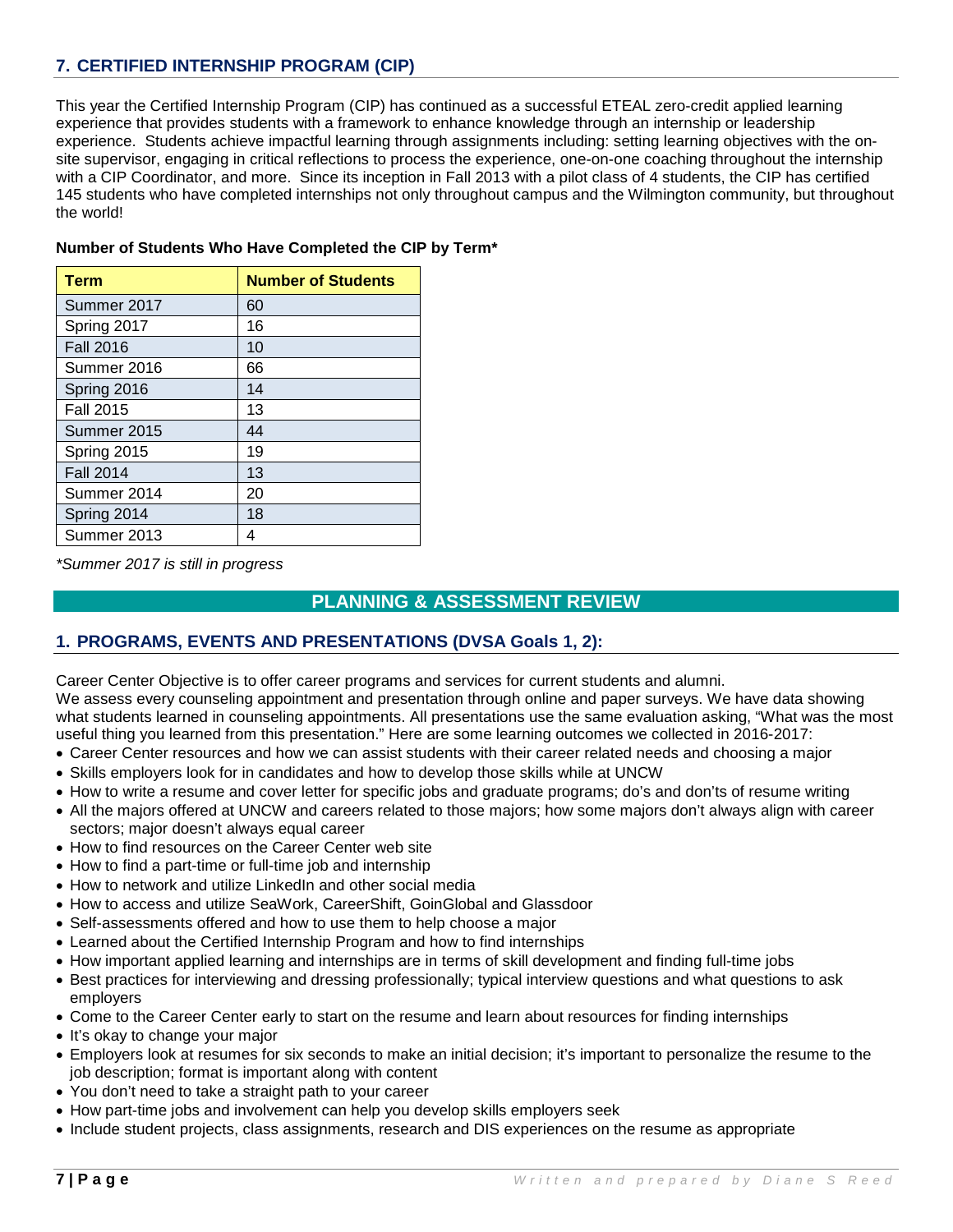# **2. FIRST-YEAR SEMINAR LEARNING OUTCOMES (DVSA Goals 2, 3):**

First-Year Seminar falls under the goals of "foster the UNCW experience" and "develop students' knowledge, skills and abilities." This presentation reviewed Skill Seeker, showed how the major does not limit their career path, how to write a resume, and highlighted Career Center resources. Themes and learning outcomes are:

### **Resumes/Application Documents** (Formatting, content, general tips)

- "The most important things I learned are the Do's and Don'ts when writing a resume and when to start looking for internships."
- "Going over what a proper resume should look like and how it should be presented."
- "Help with a resume and knowing that what I choose now doesn't always determine exactly what I will do forever."
- "I learned that you should tweak your resume depending on what position you are applying for."

**Majors** (UNCW majors, that average students change their major, that your major does not limit your career pathways) • "A lot of times your major can lead to jobs you never even thought about."

- "The most useful thing I learned from this presentation was seeing the different paths you can take in a major."
- "Even though you may have one career in mind, there are still many different things you can do."
- "It was comforting to hear that a major doesn't define your career and that there are really SO many opportunities."

**Resources/Events** (SeaWork, Express Hours, services and events offered through the Career Center)

- "How helpful the Career Center can really be, all of the resources I can utilize from them."
- "The different resources and options I have that I did not know existed that will help me significantly when time to job search."
- "The most useful thing I learned was all the services provided at the Career Center (i.e. internships and resumes)."
- "The resources available in the Career Center to help me get on the right path."
- "The most useful thing I learned were SeaWork to help find a job, UNCW's certified internship program, and 'What Can I do with a Major in' website."
- "There is a career counselor! I will for sure be visiting soon!"

### **Importance of Involvement/Hands-On Experience** (Includes internships/varied experience outside the classroom)

- "Getting involved can influence the future of a student's career."
- "Grades are important, but work experience and extracurricular are just as important."
- "I learned that I need to be active in my campus community."
- "You should get involved as early and as much as possible."

**Skills** (Skill Seeker, discussed importance of skills to employers)

- "How there really isn't a specific major for a specific job. I should focus on developing different skills."
- "Skill seeking tips and remember to stay open-minded when career searching."
- "The most useful thing I learned is what employers look for."

# **3. ORIENTATION SESSIONS (DVSA Goals 1, 2, 3):**

The Office of Transition Programs changed how they evaluate each orientation session. We received the feedback from our Summer 2016 sessions at the beginning of this academic year, and it was not positive. In fact, we ranked as one of the least helpful sessions of the entire orientation session. Originally, we created our presentation for small groups and in recent years, we started presenting to large groups, and it was not effective. After meeting with the Director of Transition Programs, we changed it to a 30-minute session and added more direct involvement with Kahoot.it to highlight Skill Seeker. We also go over resources in the Career Center: how to find a part-time job, choosing a major, CIP, What Can I Do With a Major In, and more. We implemented this new session in June 2017.

Here are comments on why students ranked it the most helpful session:

- It helped show the skills you need
- Companies value these aspects in a person so it is important to keep those skills in mind while in college
- Helped explain the skills I should focus on
- Helped students learn about the resources that are available to them
- I found out more about internships and jobs
- It allowed me to see what skills my help me now and in the future
- Skill Seeker helped me understand how to be a good leader and all the different qualities
- Found it helpful because they explained how to find a part-time job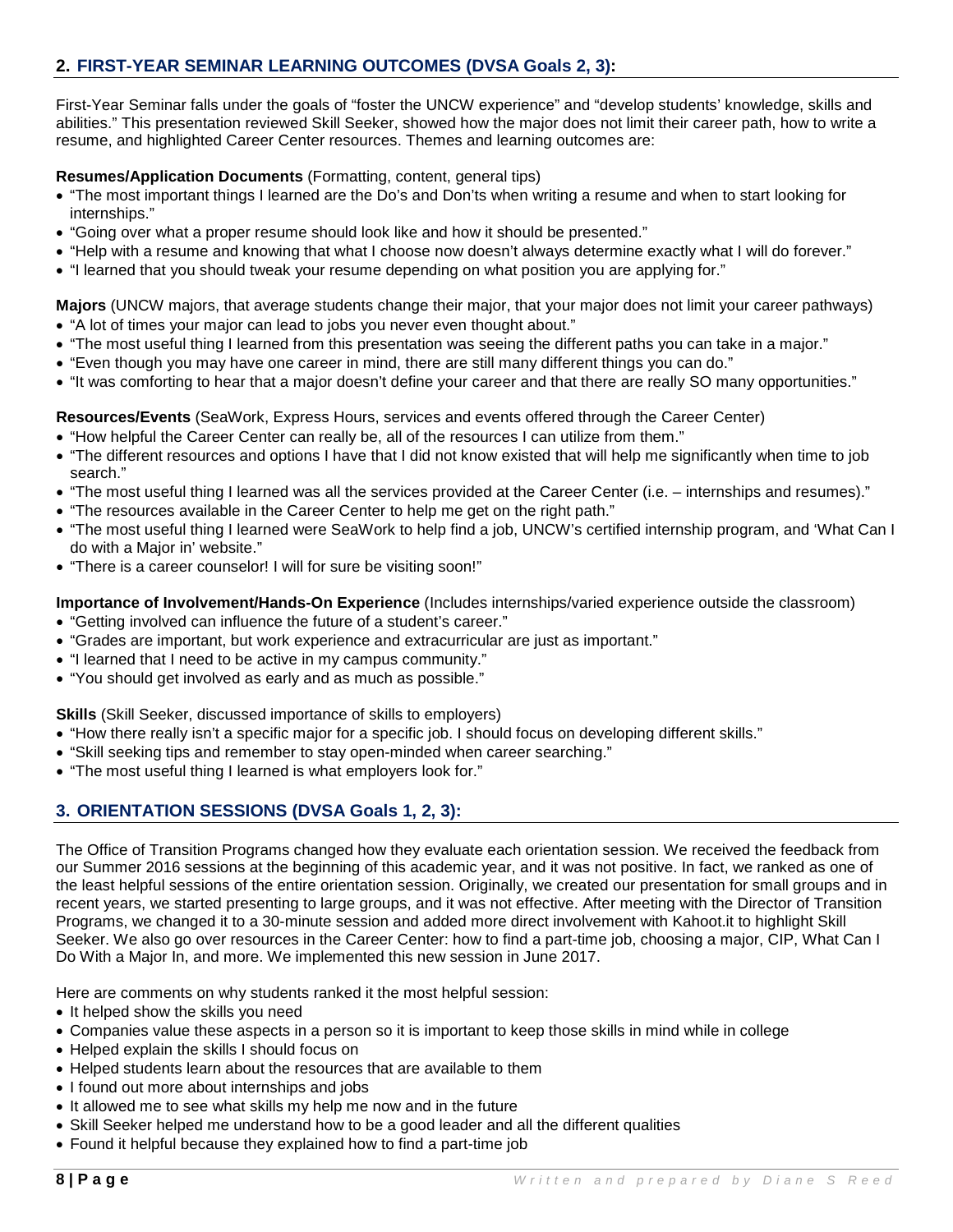- It helped me realize what employers might be looking for
- Learned about different programs offered at UNCW and how to get involved
- Understand what college is truly meant for and how to achieve goals
- New ways to get involved and start a career

### **4. APPLIED LEARNING (DVSA Goal 4):**

The Career Center objectives are to provide students access to and resources for applied learning opportunities, especially internships, to engage students in "explorations beyond the classroom" with CIP, and to engage employers in the provision of internships and applied learning.

Staff continuously update the Career Center web site with resources to find internships, including a current list of academic internship coordinators. The Certified Internship Program (CIP) enrolled 86 students, including this summer, and several of these students are doing their internships through the State Employees Credit Union program. Staff provided networking events, employer visits and career fairs open to all students. Student participation numbers for all events and programs increased by 17.3% this past year. Employer participation numbers increased by 116%.

# **5. DIVERSITY AND INCLUSION (DVSA Goal 5):**

The Career Center objectives are to provide inclusive and targeted programs and services for students and to provide professional development of staff regarding cultural competencies.

The staff participated in two OIDI workshops: Creating an inclusive work environment and generational diversity. We have just begun to touch the surface on how to assist culturally diverse students with their career needs. Throughout the year, staff thoroughly engaged with students and staff in the Upperman African American Cultural Center, Centro Hispano, and LGBTQIA office. Programs included a Black Friday session with Verizon, a multicultural student organization mixer, assistance with the Upperman Mixer during Family and Alumni Weekend, Express on the Road in Upperman and the LGBTQIA offices, and co-hosting with the Upperman Center the showing and discussion of the documentary film "Searching for Shaniqua".

### **STAFF PROFESSIONAL DEVELOPMENT**

- North Carolina Association of Colleges & Employers (NCACE) membership
	- Conference and leadership participation: 7 participants, 3 presenters, 2 leadership roles
	- NCACE Leadership Institute: 1 participant
- Southern Association of Colleges & Employers membership
- NACE membership
	- Annual convention: 2 participants
- CSO / Grad Leaders annual conference: 1 participant
- Data Analytics Career Fair: 3 participants
- High Tech Corridor Conference in Florida: 1 participant
- North Carolina Career Development Association (NCCDA) membership - Annual conference: 1 participant
- American Association for Employment in Education (AAEE) membership
- American College Personnel Association (ACPA) membership
- Many webinars on wide variety of topics
- Diversity and Inclusion workshops full staff
- Strengths Finder workshop full staff
- Campus Committees:
	- Academic Advising Council Executive Board
	- SECU Public Fellows Committee
	- Campus Student Employment Committee
	- ETEAL Advisory Board
	- HIP & Student Success Group
	- DVSA Professional Development Committee
	- DVSA Assessment Committee
	- DVSA Diversity Committee
	- OSLE Cornerstone Awards selection committee
	- Violence Prevention Collaborative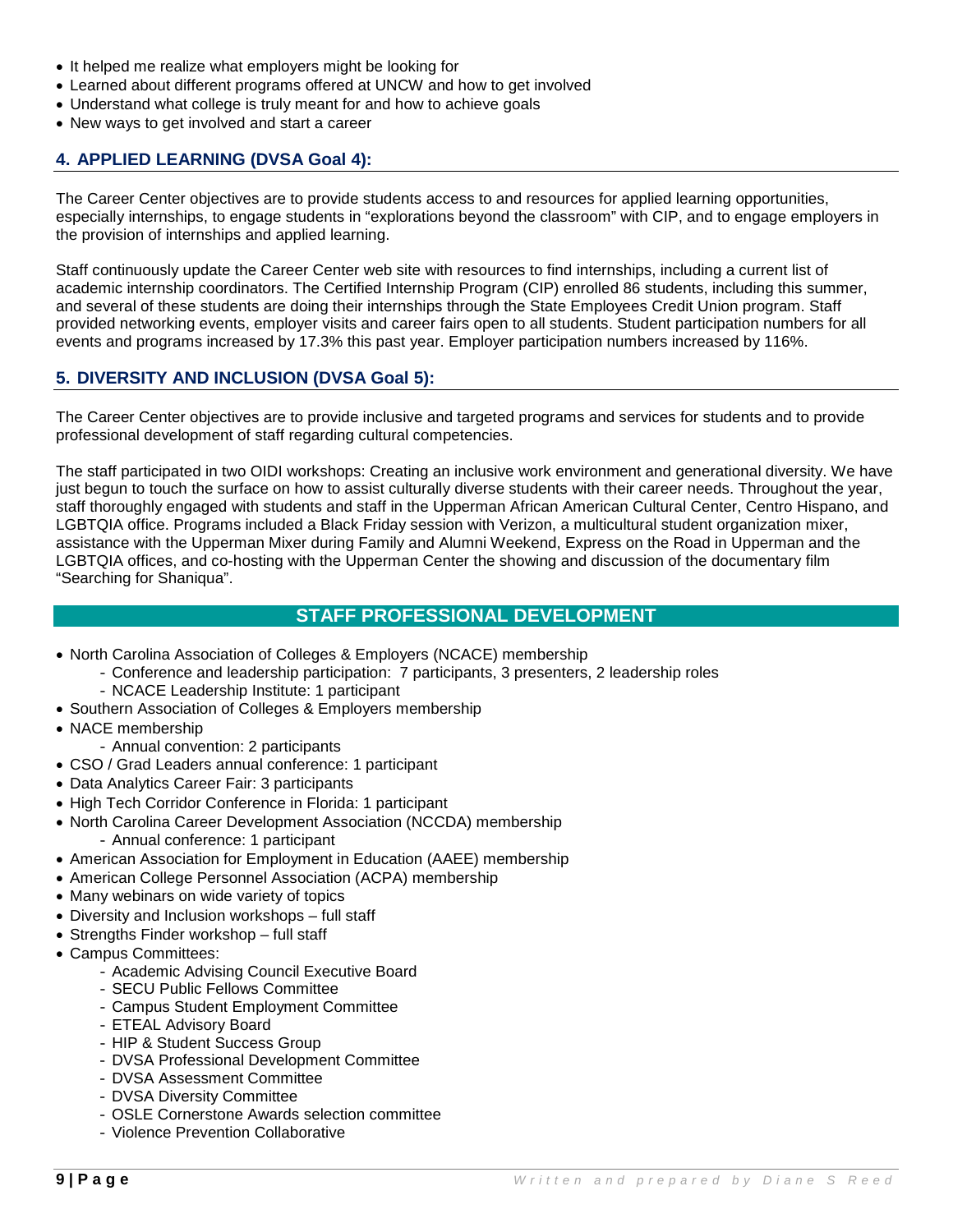# **CHALLENGES**

Student attendance at our annual Career Fair is becoming more challenging. With CSB offering two career fairs (one new this year for marketing and management careers), it may be time to review our fair and research ways we can collaborate with CSB, provide niche fairs, such as a STEM career fair or Health Careers Fair, and look at learning objectives for these events.

Another challenge has been set by the Chancellor for the Career Center, and campus community, to bring in 100+ Fortune 500 companies. With the new Associate Director for Employer Relations, this will be a main task, working alongside the counseling team.

Challenge of assessment for all programs – need to set learning objectives and create evaluations for them.

# **RECOMMENDATIONS, CHANGES & FUTURE INITIATIVES**

### **1. EMPLOYER DEVELOPMENT (Career Readiness):**

We will continue to work towards the goal of 100 Fortune 500 companies to have a presence at UNCW. We continue to aim to increase sponsorship from our employer partners by focusing on our Soaring Partners program. In addition to the increased sponsorship, we are in the development phase of a mentorship program as found in demand by current employers.

It is highly recommended to add an additional staff person to help coordinate employer recruitment efforts. One employer development employee is doing all of the traveling, connecting, and implementing of fairs. The counseling team has to assist with employer development on top of all of the student appointments, presentations and programs they coordinate.

# **2. EVENTS AND PROGRAMS:**

It is time to review the programs and the impact of these programs at UNCW. We will look at trends, and re-evaluate what works and what needs to change or be improved. We need to discuss learning objectives for our programs and potentially change the evaluation surveys. With Taking Flight, we will attempt to gain longitudinal data from the graduating seniors by sending out surveys to their personal email addresses, which were collected at the time of registration. We hope to find out what kind of impact Taking Flight had on them after they graduated from UNCW.

Thank you to the College of Arts & Sciences, Cameron School of Business and the Graduate School for agreeing to be full partners in sponsoring the UNCW Fall 2017 Career Fair! The UNCW Career Center has traditionally held our annual Career Fair in the spring, and our more career exploratory event, CareerFest, in the fall. However, many regional and national employers have told us that they are now doing the majority of their recruiting for college graduates in the fall rather than spring. National data also strongly indicates that this earlier recruiting schedule is widespread. Therefore, this fall's event will be September 27, 2017, in Burney Center, with a Networking event the evening before.

Given the strong interest of students, their parents, and our Chancellor, for bringing a wide range of impressive hiring organizations to campus, we have initiated a large collaborative career event this fall. To do this, we need the active support and collaboration of our academic partners. This includes having CAS, CSB and Graduate School faculty and staff on the Executive Committee for the event, helping to identify appropriate employer contacts to invite, and suggesting impactful marketing strategies to encourage students to participate. UNCW students want this event to represent the broad internship and job interests of all of our students, so it is essential that CAS, CSB and the Graduate School be full partners to help create this historic event.

The new executive team includes faculty and staff from the following areas:<br>Public & International Affairs [1994] Cameron Scho

College of Arts & Sciences Dean's Office World Languages & Cultures Sociology & Criminology<br>
Art and Art History<br>
Art and Art History<br>
Graduate School Dean's Office<br>
Economics and Finance Career Center

Cameron School of Business Dean's Office Economics and Finance Chemistry and Biochemistry Cameron School of Business Work Practice

There is an opportunity to do an online career event partnered with Alumni Relations that focuses on the clinical research industry. This will provide options for students that may be non-traditional or commuting to campus and have difficulty attending on-campus events. It will cater to our clinical research students, who are mostly attending online.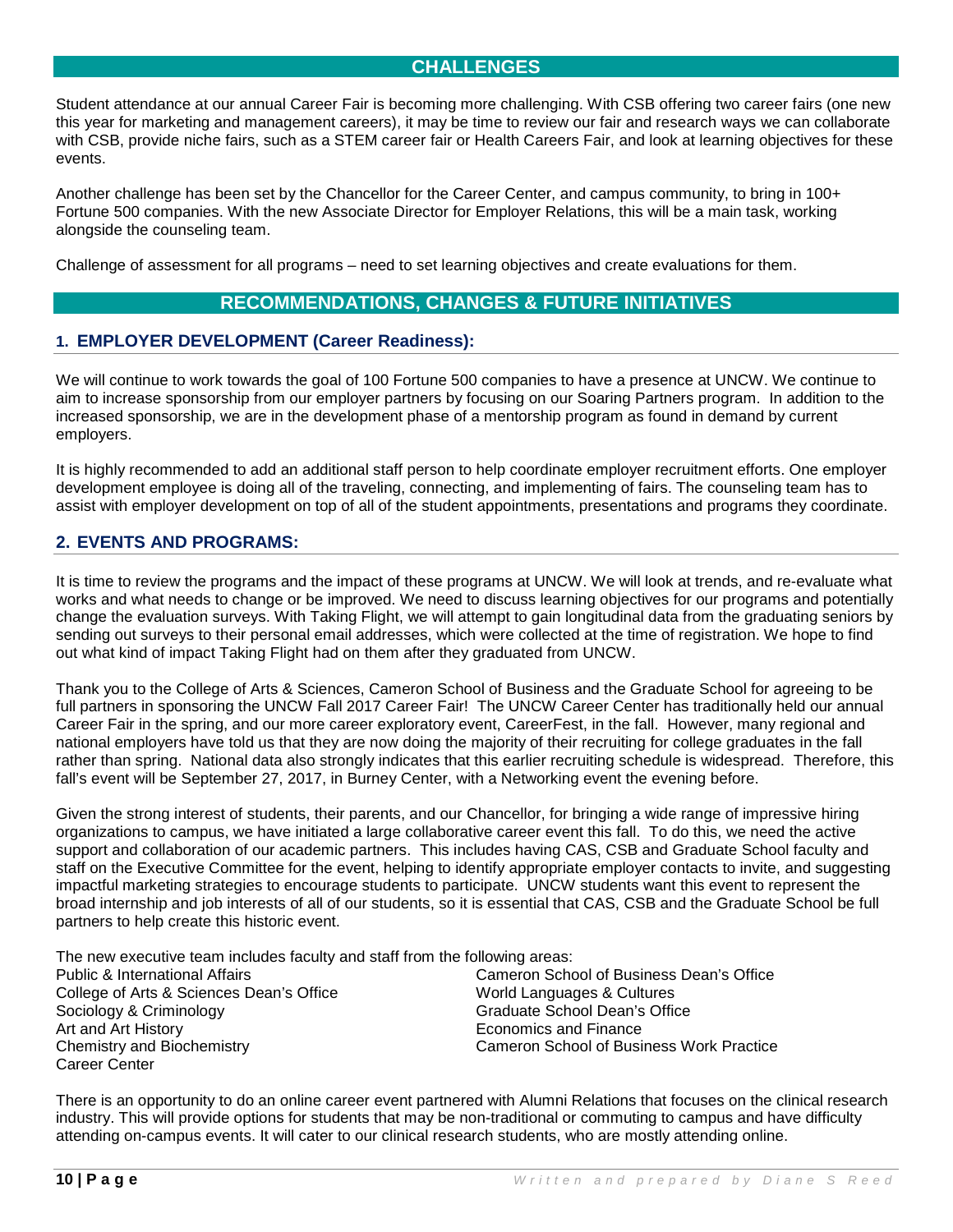# **3. CAREER COMPETENCIES:**

Two Career Center staff attended the NACE Competency Symposium at Clemson University. NACE is moving away from the word "skills" and moving towards career competencies. It is suggested that the Skill Seeker program be updated with this new information and be implemented in an on-campus student employment program.

One suggestion is to present these career competencies to student groups and on-campus student workers in the Division of Student Affairs. This presentation could include how to market these competencies in their new ePortfolio.

A future initiative is changing the Career Center presentation for First Year Seminar students. The trend is moving towards competencies and how to market them to employers, so we will have the students get into small groups and do an activity: "Who would you hire?" Each group will review several resumes, highlight career competencies in each one, and make a hiring decision based on a real job description. This allows us to follow-up on Skill Seeker / Career Competencies from orientation and place a continued emphasis on developing their competencies while at UNCW.

### **4. COLLABORATION:**

UNCW has committed to a new platform for ePortfolio: Digication. University Studies is coordinating the academic implementation, and the Career Center will be implementing the co-curricular side of ePortfolio. It will be piloted in 40 First Year Seminar courses, and Career Center staff will train the Seahawk Links. ePortfolio will continue to be used in the RA class curriculum. It is recommended to retain a graduate student in the Career Center to help market and present ePortfolio information to student workers, student leaders, and freshmen in the 40 pilot classes.

Another future collaboration will focus on the First Destination Surveys. Academic Colleges are getting more involved by conducting the surveys in capstone classes and at commencement. It is recommended that the Career Center get more volunteers from the colleges to assist with phone calls to increase our knowledge rate to 90%.

# **FRONT DESK SIGN-IN: DATA TRENDS**

2016-2017 Total Office Visitors (as recorded in sign-in system) = 3,776, compared to 3,461 in 2015-2016



**Visits Data Trends:** 2016-2017: 58% Appointment, 42% Express 2015-2016: 55% Appointment, 45% Express 2014-2015: 50% Appointment, 50% Express 2013-2014: 56% Appointment, 44% Express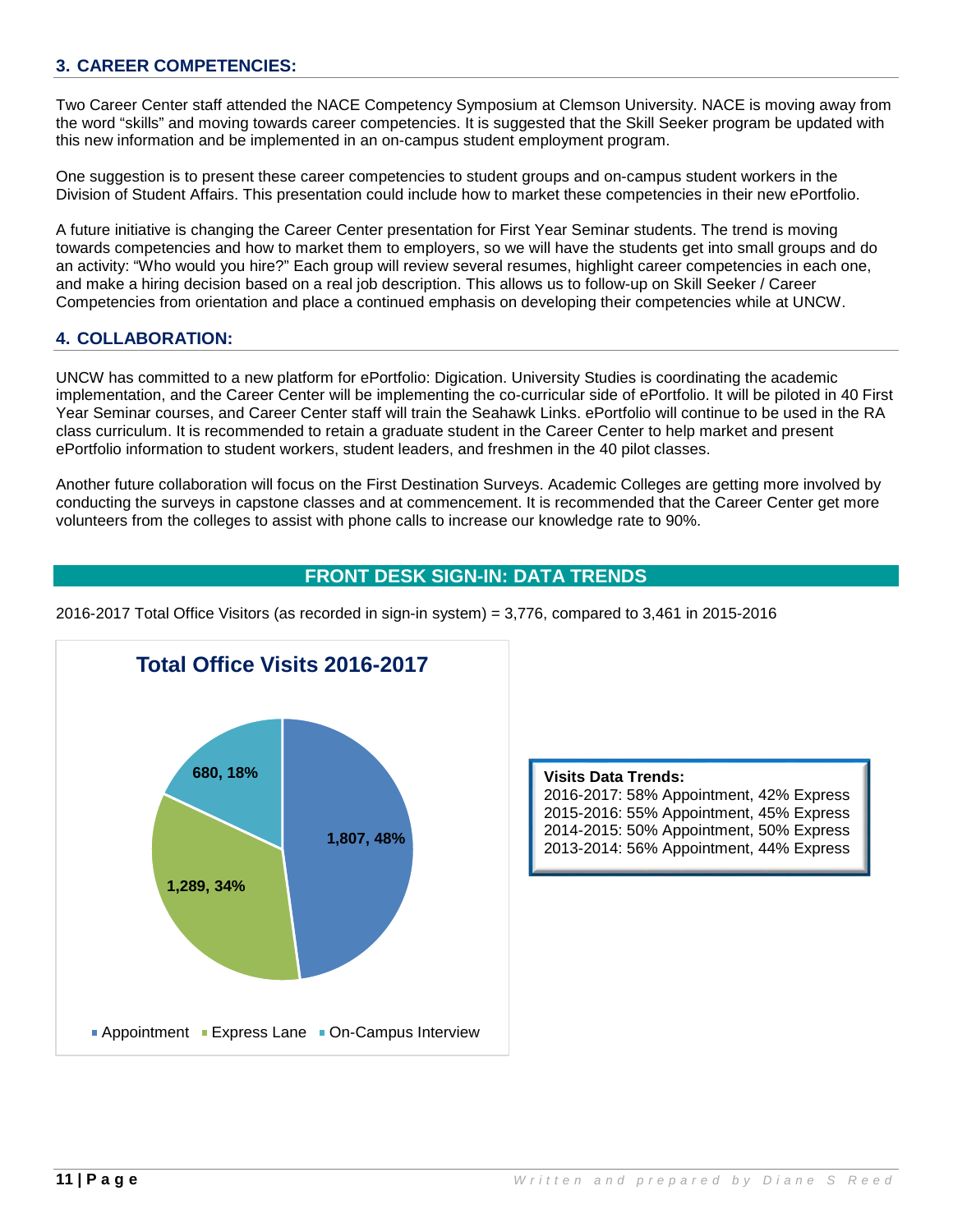# **Purpose of Visit to the Career Center, 2016-2017**

| Seeking experience during college (internship, job, etc.) | 341                          | 7.00%    |
|-----------------------------------------------------------|------------------------------|----------|
| Resume and/or cover letter review                         | 1,747                        | 36.00%   |
| Post graduation job search                                | 272                          | $6.00\%$ |
| Planning for graduate or professional school              | 129                          | 2.00%    |
| Other                                                     | 237                          | $5.00\%$ |
| On-Campus Interview                                       | 680                          | 14.00%   |
| Interview preparation                                     | 240                          | 5.00%    |
| Certified Internship Program meeting                      | 121                          | 3.00%    |
| Career exploration                                        | 558                          | 12.00%   |
| Academic major exploration                                | 471                          | 10.00%   |
|                                                           |                              |          |
|                                                           | <b>■ Count</b><br>Percentage |          |

*Purpose of Visit categories changed for 2016-2017; therefore data trends for 2013-2016 are included in the next chart.*





**Sign-In Total Numbers:** 2016-2017: 3,776 2015-2016: 3,461 2014-2015: 2,744 2013-2014: 2,845